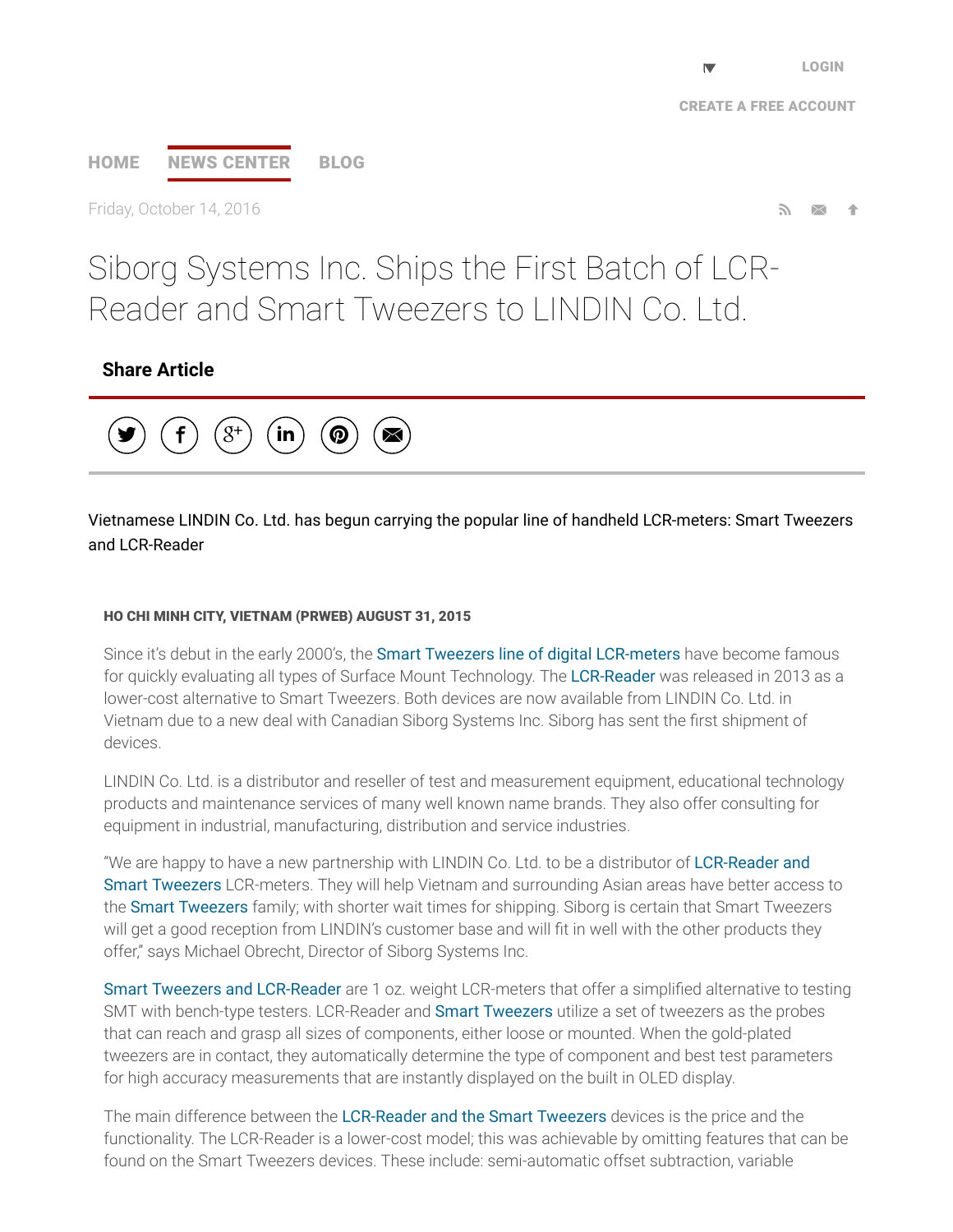tolerances, and extensive menus with more options to set for specific measurements. The LCR-Reader is sold for nearly half that of the ST models, retailing for less than \$200 USD. Though lower in price, the LCR-Reader offers users a 1% basic accuracy and does not come with an NIST Traceable Calibration Certificate; the ST-5S model has a 0.2% basic accuracy and does have a certificate.

The LCR-Reader will be accompanied by an NIST Traceable Certificate in the future. Recently, Siborg, with help from the Russian Academy of Sciences in Novisibirsk, created a calibration jig that has been sent to Navair in Canada to be calibrated itself. This jig, and its certification means that, in turn, it will be able to certify the LCR-Reader's accuracy.

All of the latest news about the devices can be found on their respective blogs; the Smart Tweezers and the [LCR-Reader](http://www.prweb.net/Redirect.aspx?id=aHR0cDovL3d3dy5MQ1ItUmVhZGVyLmNvbS9ibG9n) Blogs.

### About Siborg Systems Inc.

Established in 1994, Siborg is a source of engineering hardware and software for the electronics and semiconductor industries. Located in the city of Waterloo, Ontario, Canada, it enjoys being a part of the local world-renowned high-tech community.

### About LINDIN Co. Ltd.:

Lidinco was founded since 2009 by group experts with many years of experience in many fields, such as electronics supply, telecommunications services, customer care, finance, etc..Based on significant supports from partners and customers, that help us trust to our competences and creativity, aim to give more benefit to customers, partners as well as companies and society.

Products and services: Distribution of accessories, electronics, telecommunications We are a technology company specialized as a distributor of Test & Measurement equipment, educational technology products, maintenance service. Our major business objective is providing excellent service with competitive pricing to our clients. We are agent for, to name a few: Agilent Technologies (USA), Keysight (USA), Tektronix (USA), Keithley (USA), Cadex (Canada), Toshiba, and Kyoritsu (Japan).

For more information: Nguyen Manh Khuong Ronal Nguyen Sales and Consulting Manager 108/105 Tran Van Quang Str., Ward 10 Tan Binh District, Ho Chi Minh City Vietnam 700000 Tel: +84-8-36016797

Share article on social media or email:



View article via:

[PDF](http://www.prweb.com/pdfdownload/12932684.pdf) [PRINT](http://www.prweb.com/printer/12932684.htm)

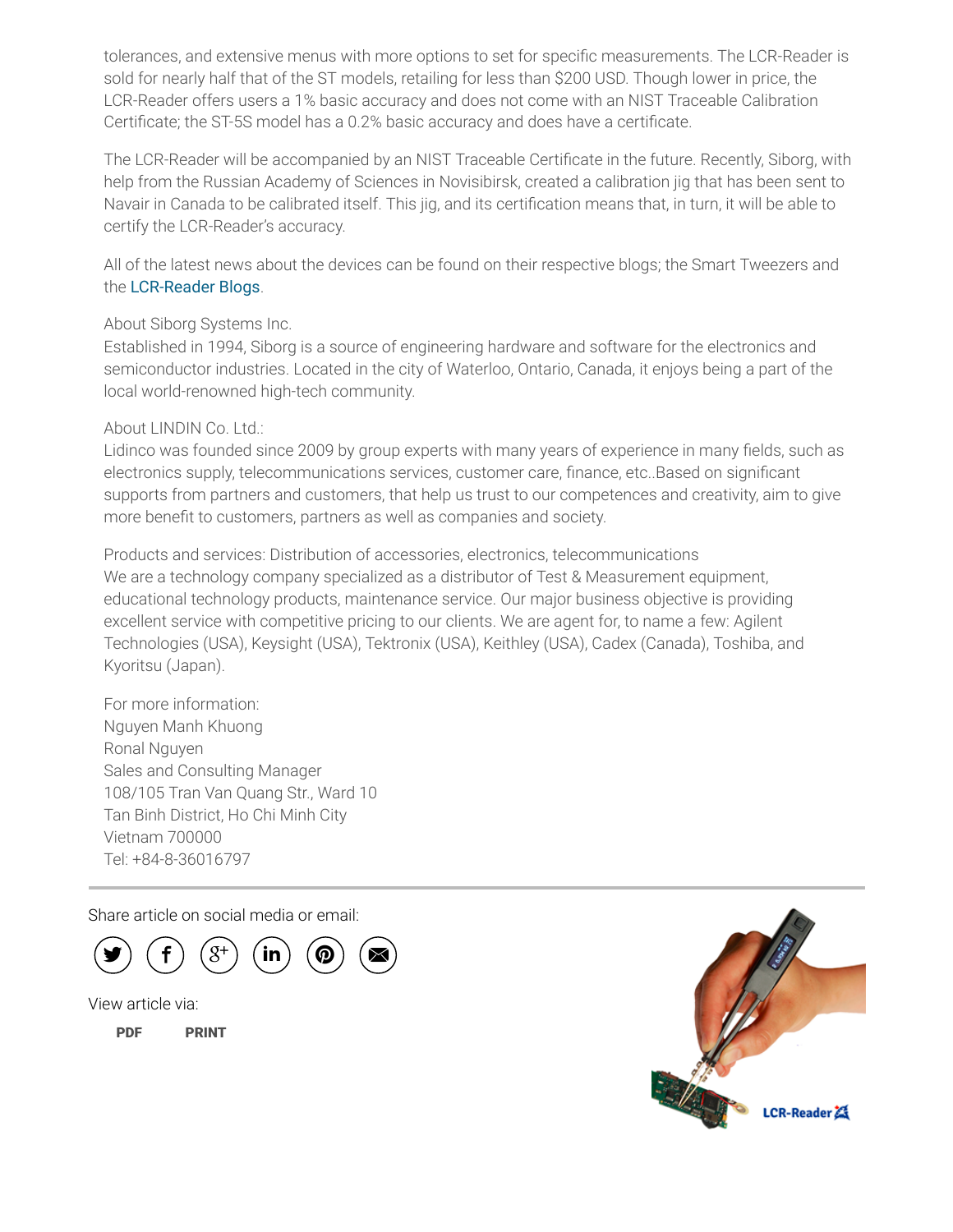LCR-Reader: the World Smallest Professional LCRmeter

LCR-Reader: Consumer's Choice LCR-meter

# Contact Author



VISIT [WEBSITE](http://www.prweb.net/Redirect.aspx?id=aHR0cDovL3d3dy5sY3ItcmVhZGVyLmNvbQ==)

### Media



LCR-Reader Specifications Flier Features and Specs of LCR-meter



[Measurement](http://ww1.prweb.com/prfiles/2015/07/31/12932684/140520.pdf) Results

140520 [Calibration](http://ww1.prweb.com/prfiles/2015/07/31/12932684/140520Crtf.pdf) Certificate